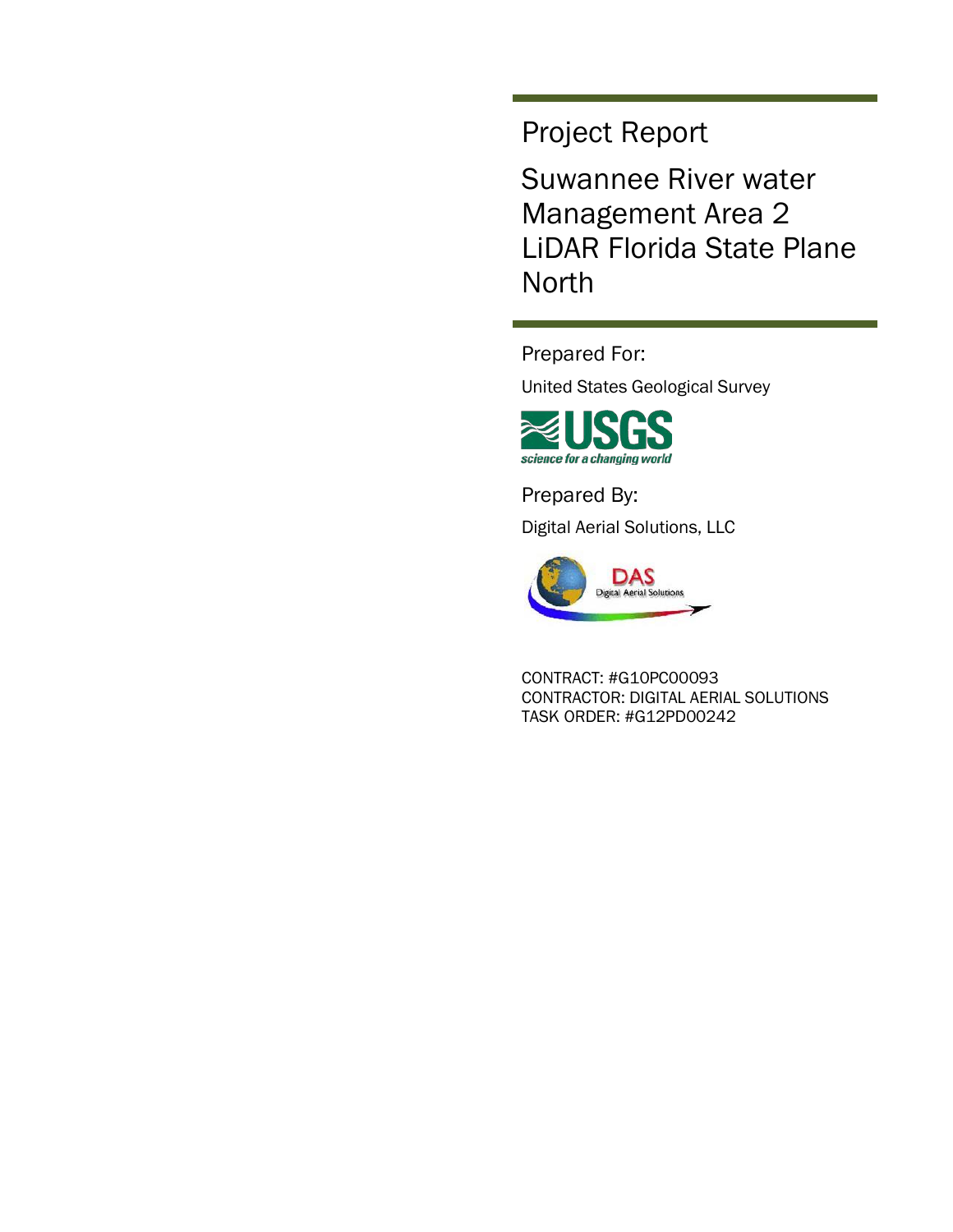# Project Report LiDAR Collection, Processing, and QA/QC

# 2012 Suwannee Management LiDAR Task Order

Prepared For: US Geological Survey 1400 Independence Road Rolla, MO 65401 Phone: (573) 308-3587

Prepared By: Digital Aerial Solutions, LLC 8409 Laurel Fair Circle, Suite 100 Tampa, FL 33610 Phone: (813) 628-0788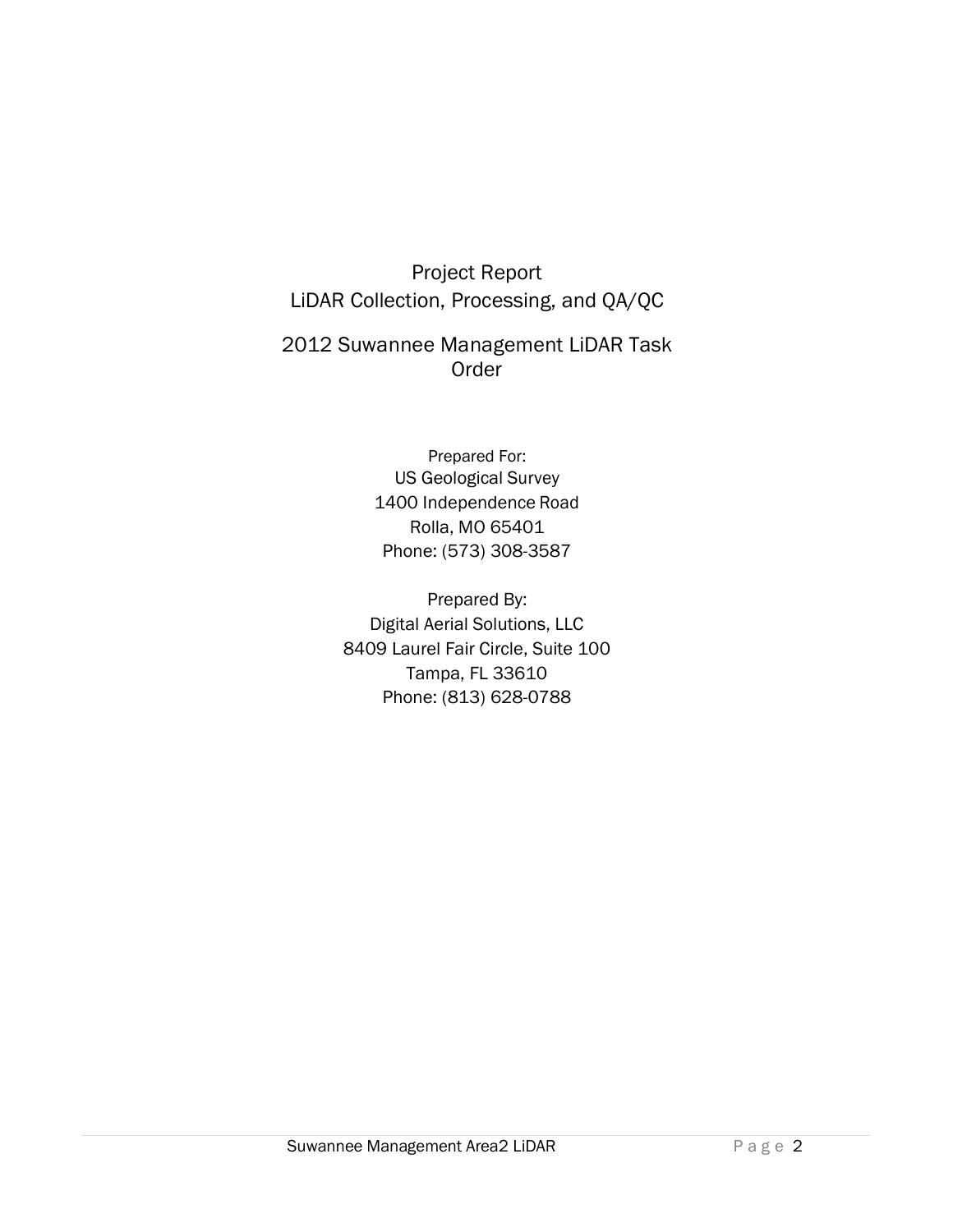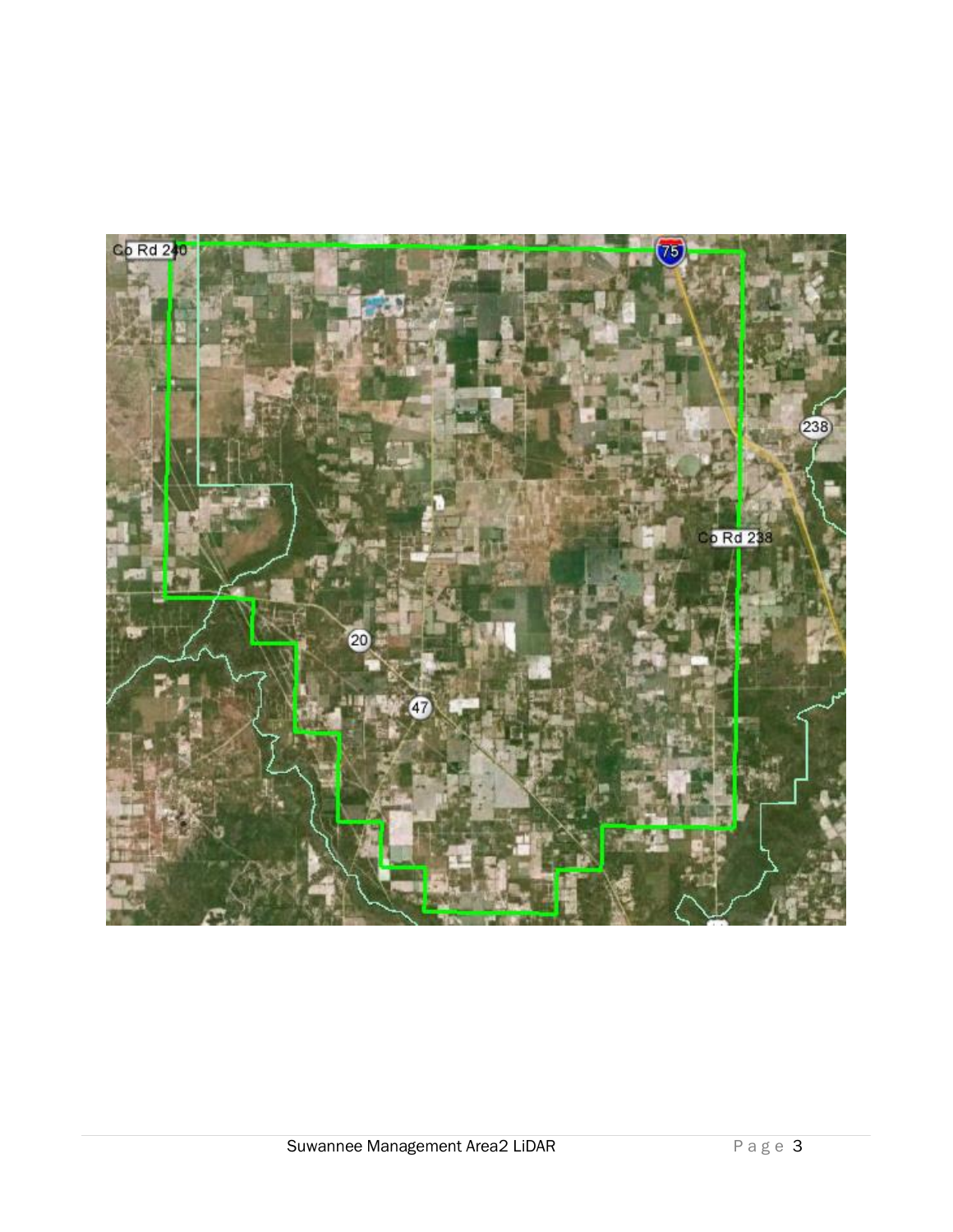# **Table of Contents**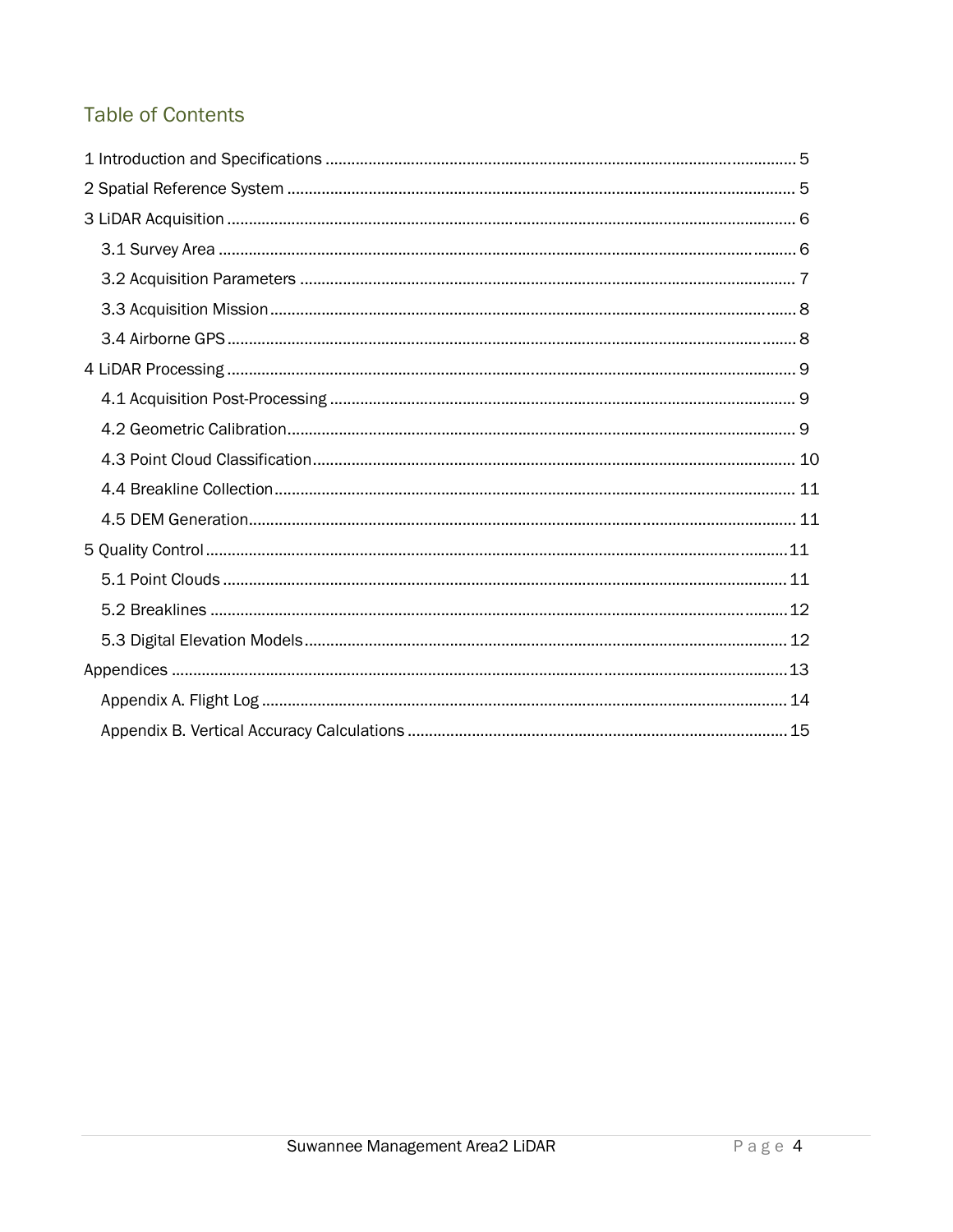# 1 Introduction and Specifications

Digital Aerial Solutions, LLC (DAS) was tasked to collect and process a Light Detection And Ranging (LiDAR) derived elevation dataset for the Suwannee Management, FL. The Suwannee Management survey area encompasses approximately 145 square miles. Aerial LiDAR data was collected utilizing an ALS60. The ALS60 is a discrete return topographic LiDAR mapping system manufactured by Leica Geosystems. LiDAR data collected for the Suwannee Management survey has a nominal pulse spacing of 0.9 meters, and includes up to 4 discrete returns per pulse, along with intensity values for each return.

LiDAR datasets were post processed to generate elevation point cloud swaths for each flight line. Deliverables include the point cloud swaths, tiled point clouds classified by land cover type, breaklines to support hydro-flattening of digital elevation models (DEM)s, and bare-earth DEM tiles. Point cloud deliverables are stored in the LAS version 1.2 format, point data record format 1. The tiling scheme for tiled deliverables is a 4900 feet x 4900 feet grid. All deliverables were generated in conformance with the *U.S. Geological Survey National Geospatial Program Guidelines and Base Specifications, Version 1.*

# 2 Spatial Reference System

The spatial reference of the data is as follows.

Horizontal Spatial Reference

- Datum: North American Datum of 1983 (National Spatial Reference System 2007)
- Coordinates: Florida State Plane North

#### Vertical Spatial Reference

*All datasets are available with orthometric elevation; point cloud datasets are also available with ellipsoid heights*

Datum: North American Vertical Datum of 1988 (GEOID09)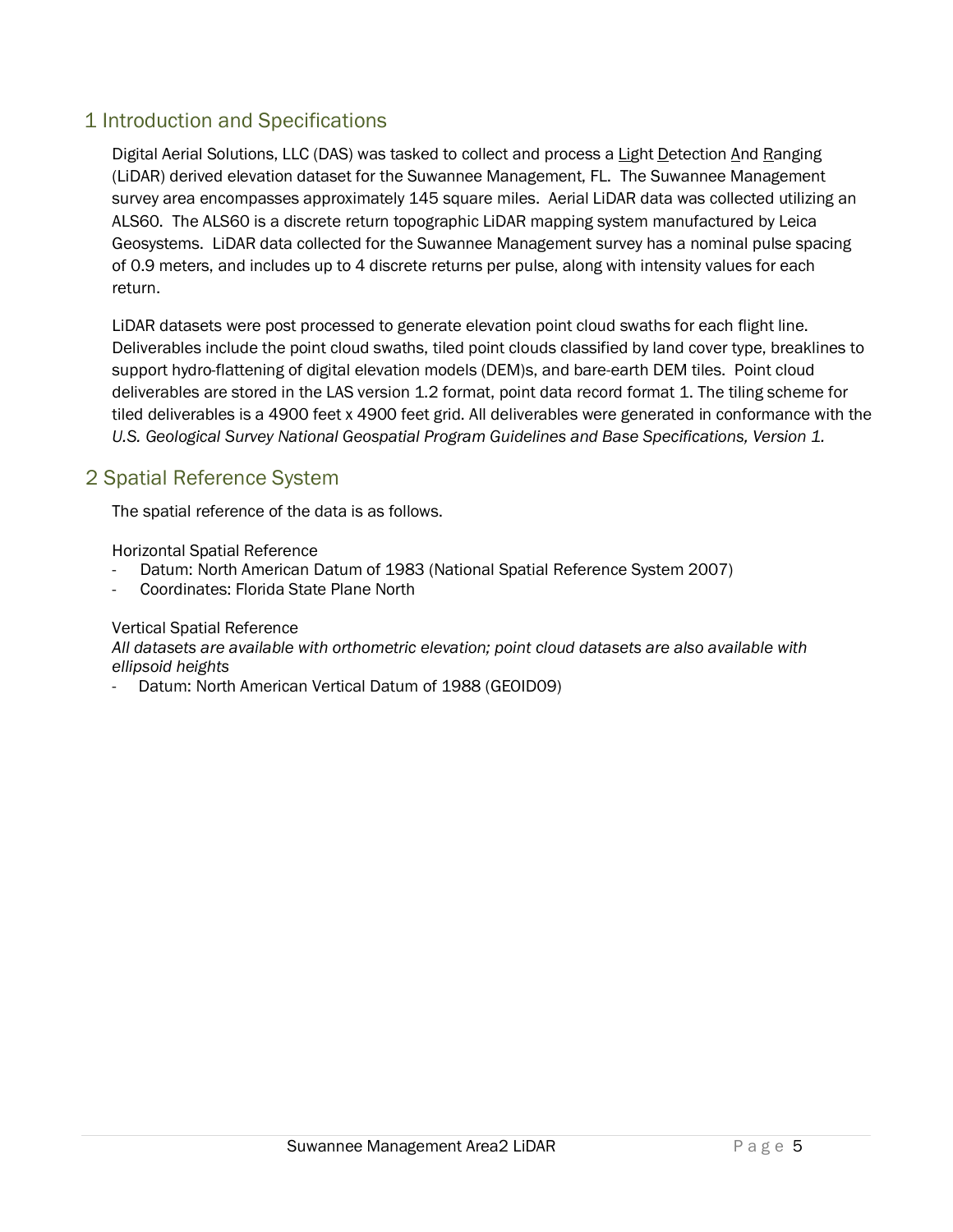# 3 LiDAR Acquisition

## 3.1 Survey Area

The Suwannee Management Area 2 survey covers approximately 145 square miles located in north central Florida. The flight plan consisted of 32 survey lines and 1 control lines.

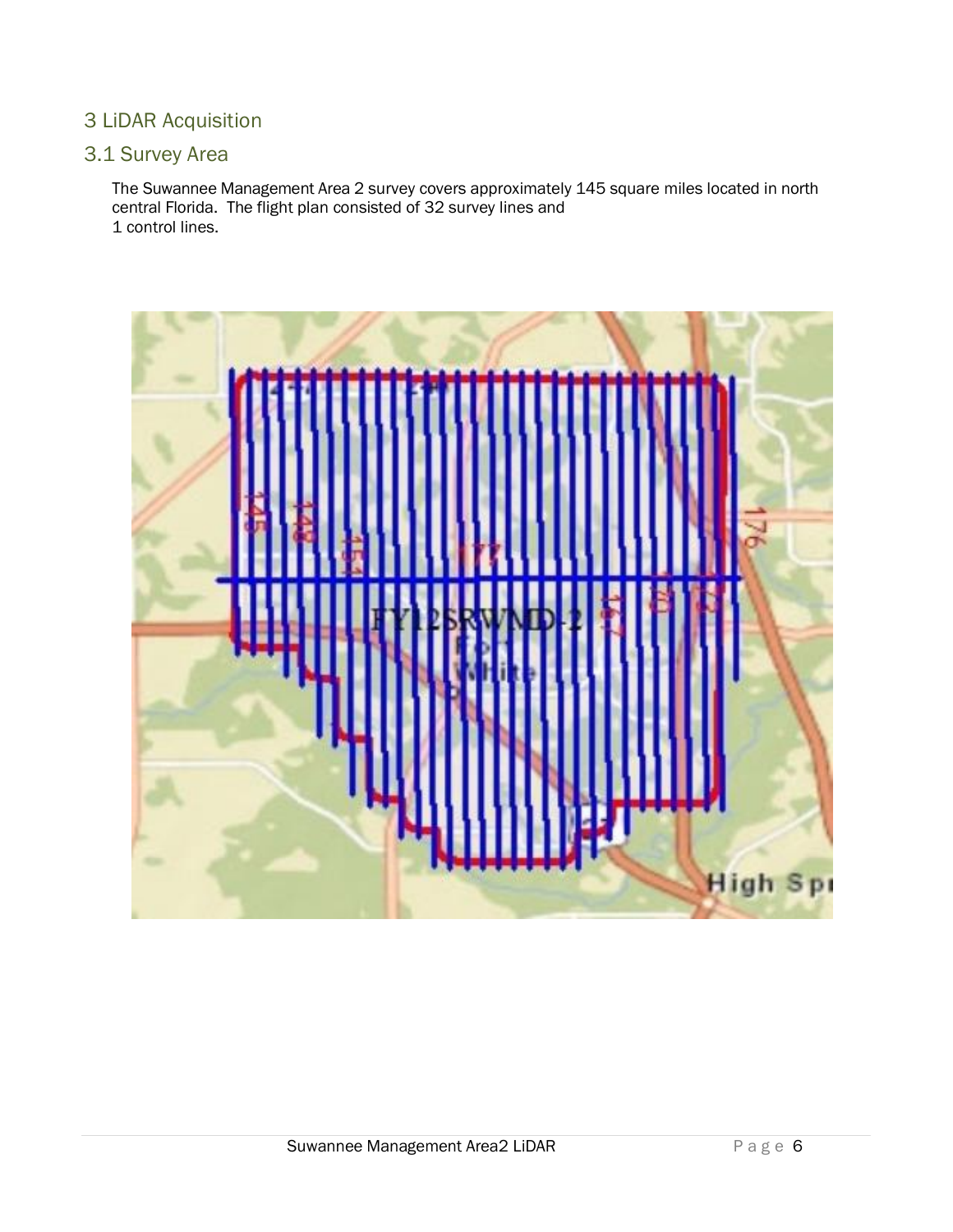# 3.2 Acquisition Parameters

Acquisition parameters include the sensor configuration and the flight plan characteristics, and are selected based on a number of project specific criteria. Criteria reviewed include the required accuracies for the final dataset, the land cover types within the project survey area, and the required nominal pulse spacing. Acquisition parameters selected for the Suwannee River water Management Area 2 LiDAR project are summarized below.

| Parameter                          | Value       |  |  |  |  |  |  |
|------------------------------------|-------------|--|--|--|--|--|--|
| Flying Height Above Ground Level   | 3,775 feet  |  |  |  |  |  |  |
| <b>Nominal Sidelap</b>             | 30%         |  |  |  |  |  |  |
| Nominal Speed Over Ground          | 130 knots   |  |  |  |  |  |  |
| Field of View                      | $30^\circ$  |  |  |  |  |  |  |
| <b>Laser Rate</b>                  | 200 kHz     |  |  |  |  |  |  |
| <b>Scan Rate</b>                   | 68.4 hz     |  |  |  |  |  |  |
| <b>Maximum Cross Track Spacing</b> | 0.98 meters |  |  |  |  |  |  |
| <b>Maximum Along Track Spacing</b> | 0.98 meters |  |  |  |  |  |  |
| <b>Average Spacing</b>             | 1 meters    |  |  |  |  |  |  |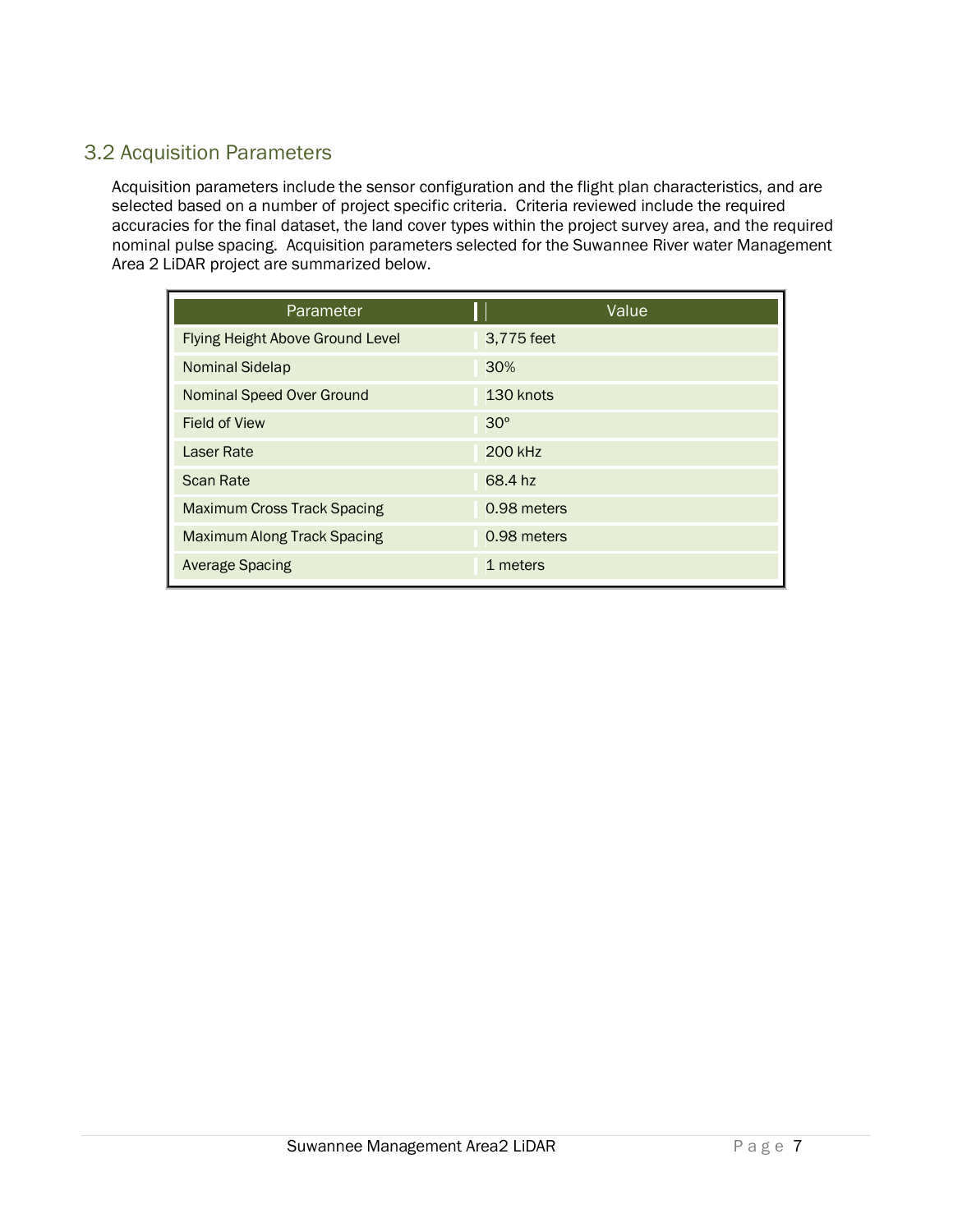## 3.3 Acquisition Mission

The acquisition mission for the Suwannee Management area 2 LiDAR survey was coordinated to be acquired in 1 week. Collection began on January 18th 2013 and was completed on January 19th, 2013, A complete flight log for the acquisition mission may be found in Appendix A.

## 3.4 Airborne GPS/IMU

Airborne global positioning system (GPS) and inertial measurement unit (IMU) data was collected on the aircraft during the acquisition mission, providing sensor position and orientation information for georeferencing the LiDAR data. Airborne GPS observations were collected at a frequency of 2Hz, and IMU observations are collected at a frequency of 200Hz.

| Aircraft       | Sensor         | GPS Lever Arm (m)               | <b>IMU Lever Arm (m)</b>        |  |  |  |
|----------------|----------------|---------------------------------|---------------------------------|--|--|--|
| $C421 - N112M$ | ALS60 - SN6130 | x: -0.210, y: -0.060, z: -1.370 | x: -0.450, y: -0.159, z: -0.169 |  |  |  |

In addition, GPS data was collected with ground base stations during the acquisition mission, providing corrections to support differential post-processing of the airborne GPS. One ground base station was setup at an NGS Benchmark (Keyport) as the base of operation. The additional ground base station were selected and place threw the project to ensure complete coverage. Ground GPS observations were collected at a frequency of 2Hz.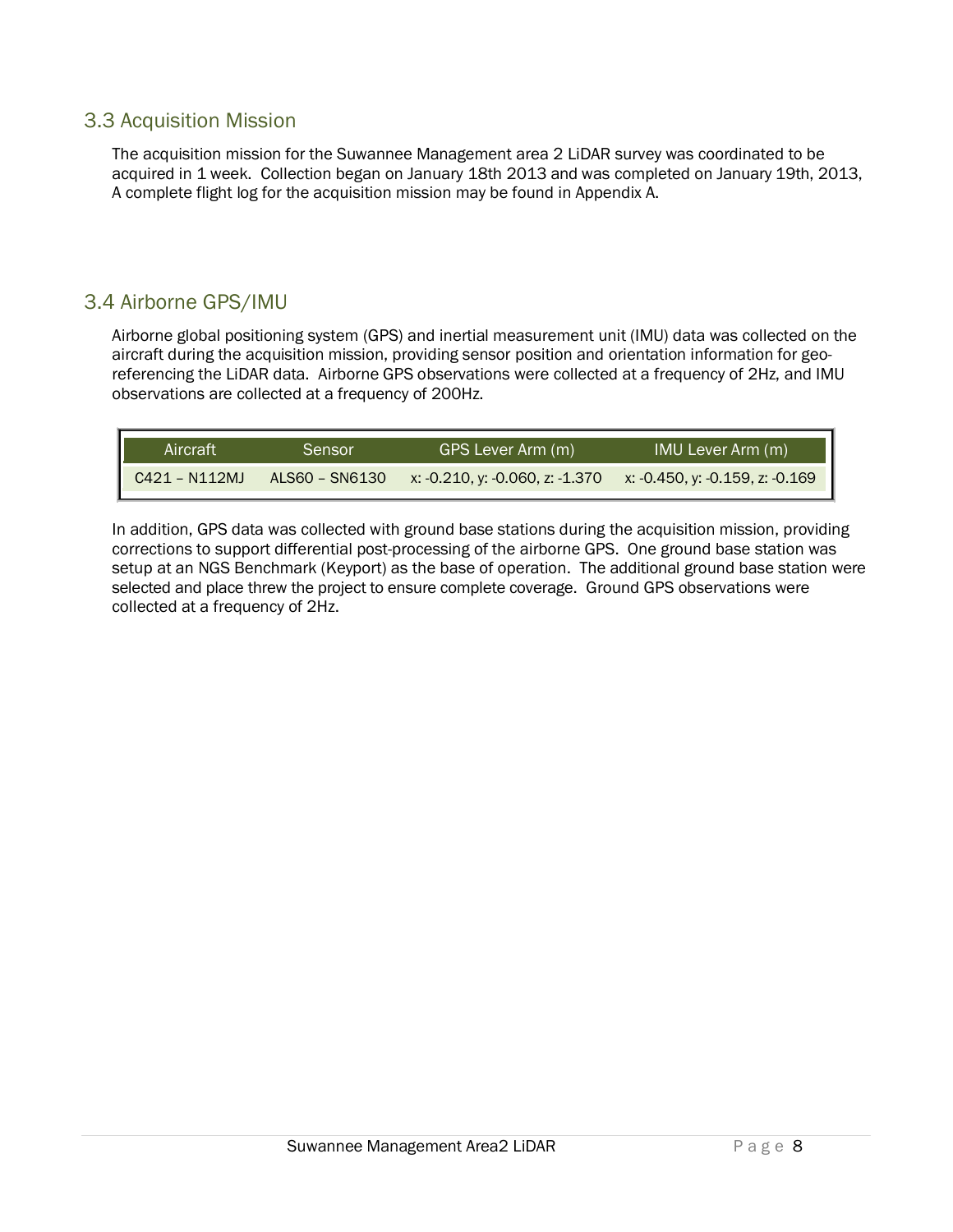## 4 LiDAR Processing

## 4.1 Acquisition Post-Processing

Once the acquisition was completed, initial post-processing was performed to generate geo-referenced LiDAR elevation point clouds.

The airborne GPS dataset was differentially corrected using the ground base station GPS datasets collected by DAS in Lecia's IPAS software. IPAS computes the GPS dataset corrections in both forward and reverse chronological sequence, obtaining two solutions for the GPS trajectory. The differences between these two solutions were reviewed to ensure a consistent result, and agree within  $+/$ -3cm. The forward and reverse solutions also show good fit between the two different base stations used in the post-processing.

Differentially corrected airborne GPS data was merged with the airborne IMU dataset in Leica's IPAS software through Kalman filtering techniques. IPAS applies the reference lever arms for the GPS and IMU measurement systems during processing to determine the trajectory (position and orientation) of the LiDAR sensor during the acquisition mission. Estimated lever arm values reported posteriori validate the measurements made during sensor installation in the aircraft.

Raw LiDAR sensor ranging data and the final sensor trajectory from IPAS were processed in Leica's ALSPP software to produce the LiDAR elevation point cloud swaths for each flightline, stored in LAS version 1.2 file format. Quality control of the swath point clouds was performed to validate proper function of the sensor systems, full coverage of the project AOI, and point density consistent with the planned nominal pulse spacing. The LiDAR data collected for the Suwannee Management survey area2 passed these quality control checks.

Swath point clouds were assigned a unique File Source ID within the LAS file format before further processing. Swath files for the Suwannee Management area 2 LiDAR project were numbered in chronological order of acquisition.

## 4.2 Geometric Calibration

Geometric and positional accuracy of the LiDAR swath point clouds is highly dependent on accurate calibration of the various subsystems within the LiDAR sensor system. Sensor calibration parameters fall into two categories, one being those parameters proprietary to the manufacturer's sensor design, and the other being parameters common to most commercial airborne LiDAR sensors, the IMU to laser reference system alignment angles (bore-site), and mirror deformation constants (scaling).

The manufacturer specific calibration parameters are applied in Leica's ALSPP software for the ALS60 sensor system. Terrasolid's Terramatch software was used to calculate the IMU bore-site and mirror scale parameters for the Suwannee Management's area 2 LiDAR data. Within the TerraMatch software, the Tie-line workflow was used to solve for the parameters. The Tie-line workflow involves automated selection of numerous 'tie-lines', which represent a linear segment fit to the data that should have the same slope, azimuth, position and elevation, within the overlap sections of the survey lines and control lines. The tie- lines provide observations for algorithms within TerraMatch to solve for the bore-site and mirror scale parameters for the lift.

The Tie-line workflow is dependent upon well distributed tie-lines throughout the swath point clouds to effectively solve for bore-site and mirror scale parameters with the automated algorithms. The Suwannee Management survey area did not support this requirement, due to the large water area within the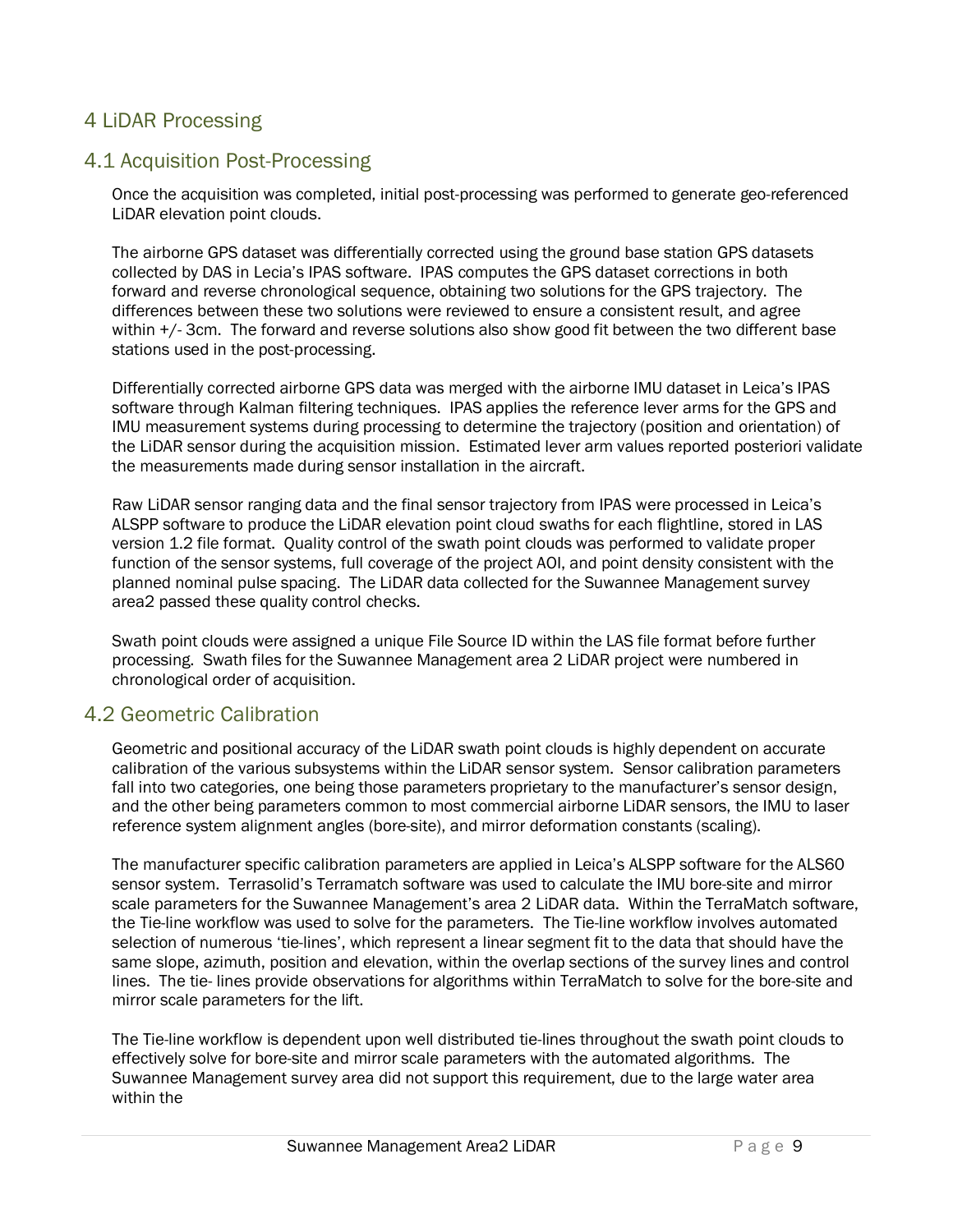survey and control lines. Manual estimation of the bore-site and mirror scale parameters was performed using the observed tie-lines in overlap areas.

The final step of geometric calibration is to determine elevation (z) offset corrections to be applied to the swath point clouds. Z values calculated during the course of the acquisition mission can vary at the centimeter level as the GPS satellite constellation observed in the survey area changes with satellites moving through their orbits over the course of the mission. Baseline length from the ground base station GPS to the airborne GPS can also impact the z values calculated for the swath point clouds. Z offset corrections are calculated in two steps; a relative step, where individual lines are corrected one to another using the adjusted tie-lines from the bore-site and mirror scale calculation step; and an absolute step, where groups of lines are leveled to project ground control.

For the Suwannee Management area 2 LiDAR project, the control lines were used to determine relative z offset corrections in areas of discernible ground. The base station operated by DAS in the survey area provided for minimal baseline lengths, resulting in generally good z agreement between the survey lines and control lines.

The final geometrically calibrated swath point clouds were compared to the bare-earth profile survey data. The data fit the profile surveys within the vertical accuracy tolerance specified for the project. Full documentation of the vertical accuracy checks maybe found in section 5.1.

## 4.3 Point Cloud Classification

Georeference information was applied to the swath point could LAS files. Geometrically calibrated swath point clouds were cut into 4900 feet x 4900 feet LAS format tiles for point cloud classification and derived product creation. It is important to note that US National Grid tiles are non- orthogonal when stored and displayed in a geographic coordinate system. As a result, tiled vector data does not have overlap, but tiled raster data does have overlap to permit seamless display of the data products.

Tiled point cloud data was processed in Terrasolid's Terrascan software to assign initial classification values. The Terrascan software provides a number of routines to algorithmically detect and assign points to their appropriate class. Points left unclassified by the algorithmic routine remain as Class 1 – Processed, but unclassified. Automated classification routines assigned points to one of the following classes:

- o Class 1 Processed, but unclassified
- o Class 2 Bare-earth ground
- o Class 7 Noise
- o Class 9 Water
- o Class 10 Ignored Ground
- o Class 11 Withheld
- o Class 17 Reserve
- o Class 18 Reserve

Automated classification results were reviewed for each tiled point cloud, and manual edits made where necessary to correct for misclassified points. Points remaining in Class 1 after the automated classification routines were run were left in Class 1. Points falling outside of a 105 meter buffer of the project AOI polygon were excluded from the tiled point clouds.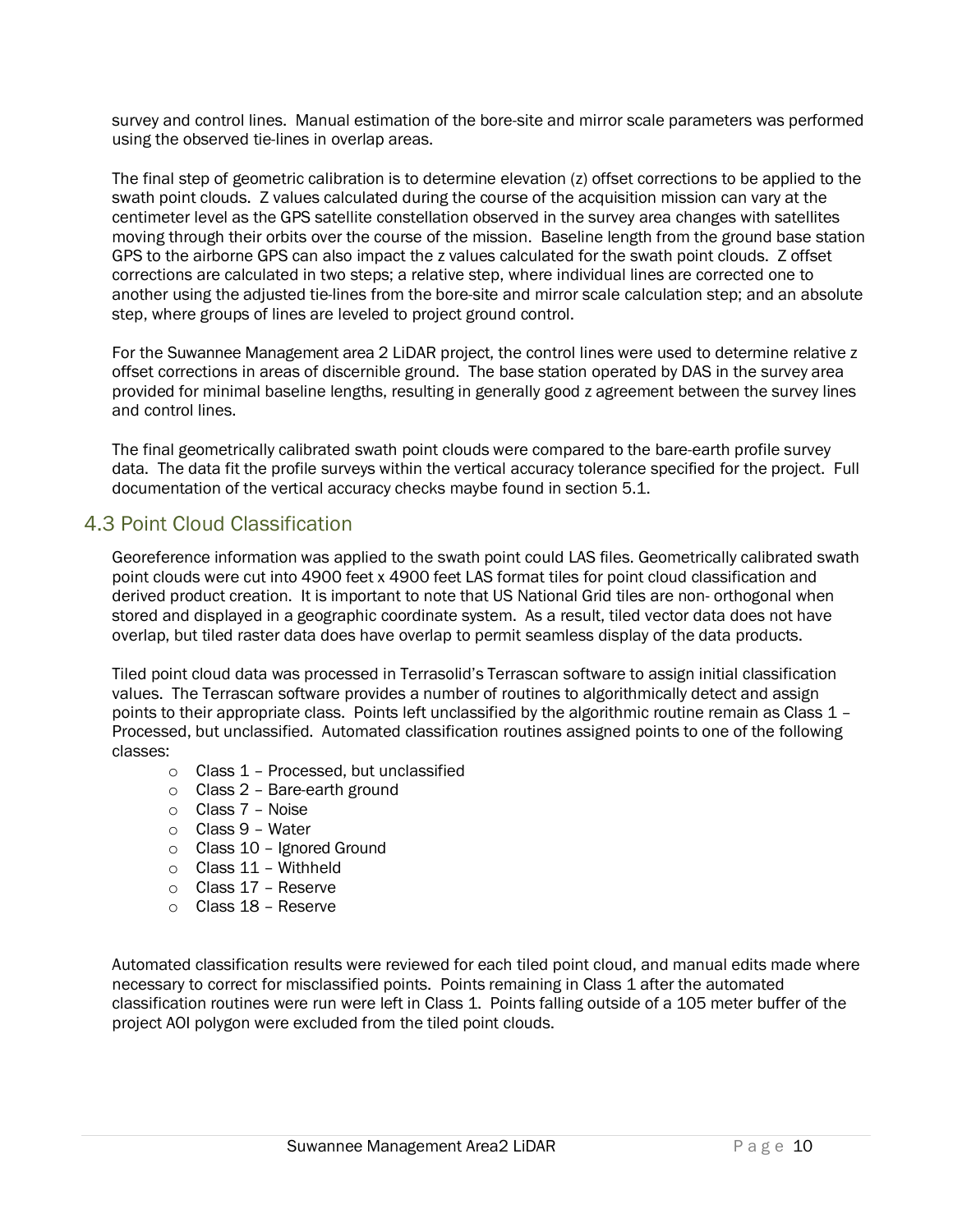## 4.4 Breakline Collection

Manual breakline collection was performed to support the hydro-flattening requirements of the project's DEM deliverables. Breaklines were collected directly from the classified point clouds and from triangulated irregular network (TIN) surface models built from the classified point clouds, in Terrasolids's Terrascan and Terramodeler software. Breakline features were collected as design file elements in Bentley's Microstation software. Breaklines were converted to ESRI 3D shapefile format for the breakline deliverable, and tiled to the project US National Grid index.

The data collected for the Suwannee Management LiDAR area 2 survey maintained significant point density in the water, marsh, and swamp, limiting the usefulness of point density as guiding factor in breakline placement.

Points classified as Class 2 – Bare-earth ground, falling within a one meter buffer of the collected breaklines, were reassigned to Class 10 – Ignored Ground. These points are excluded from the surface model during DEM generation to preserve the hydro-flattening characteristics of the breaklines.

### 4.5 DEM Generation

The final classified point clouds and collected breaklines were reviewed for completeness and conformance to the task order scope of work and the NGP version 13 guidelines. Within the Terramodeler software, points in Class 2 – Bare-earth ground and the breaklines were combined to generate TIN elevation models for each tile, from which the bare-earth DEM tiles were interpolated and exported as 32 bit float Arc Grid.

## 5 Quality Control

#### 5.1 Point Clouds

Accuracy and completeness of the LiDAR point clouds directly impacts the quality of all other derived LiDAR derived products. Ensuring a quality LiDAR dataset begins with proper mission planning and execution. Ground GPS base stations are located such that GPS baselines between the ground and airborne receivers do not exceed 30km. For the Suwannee Management LiDAR project, two base stations were run to meet this requirement, one at the field operations airport and one within the survey area. Static alignment is performed both before take-off and after landing to allow for GPS integer ambiguity resolution. Sensor operators carefully monitor the LiDAR unit and its various subsystems during the acquisition mission to ensure proper function. Airborne GPS positional dilution of precision (PDOP) estimates are monitored to ensure they remain less than 3.The optical system is monitored to ensure there are no ranging errors encountered during the flight lines.

During acquisition post-processing estimates of the trajectory data accuracy are reviewed to ensure they will support the required accuracies of the point cloud data. The trajectory accuracy is a function of the differentially corrected GPS data and the IMU data.

The raw swath point clouds generated from ALSPP are reviewed as another check for proper sensor function. The point clouds are reviewed for full coverage of the AOI, required point density and nominal pulse spacing, clustering, proper intensity values, full swath coverage within the planned field of view, and planned survey line overlap.

Geometric calibration quality control validates that the positional accuracy requirements of the project are met, and includes relative accuracy assessments for intra-swath (within) and inter-swath (between) accuracy, along with absolute accuracy assessments against project ground control.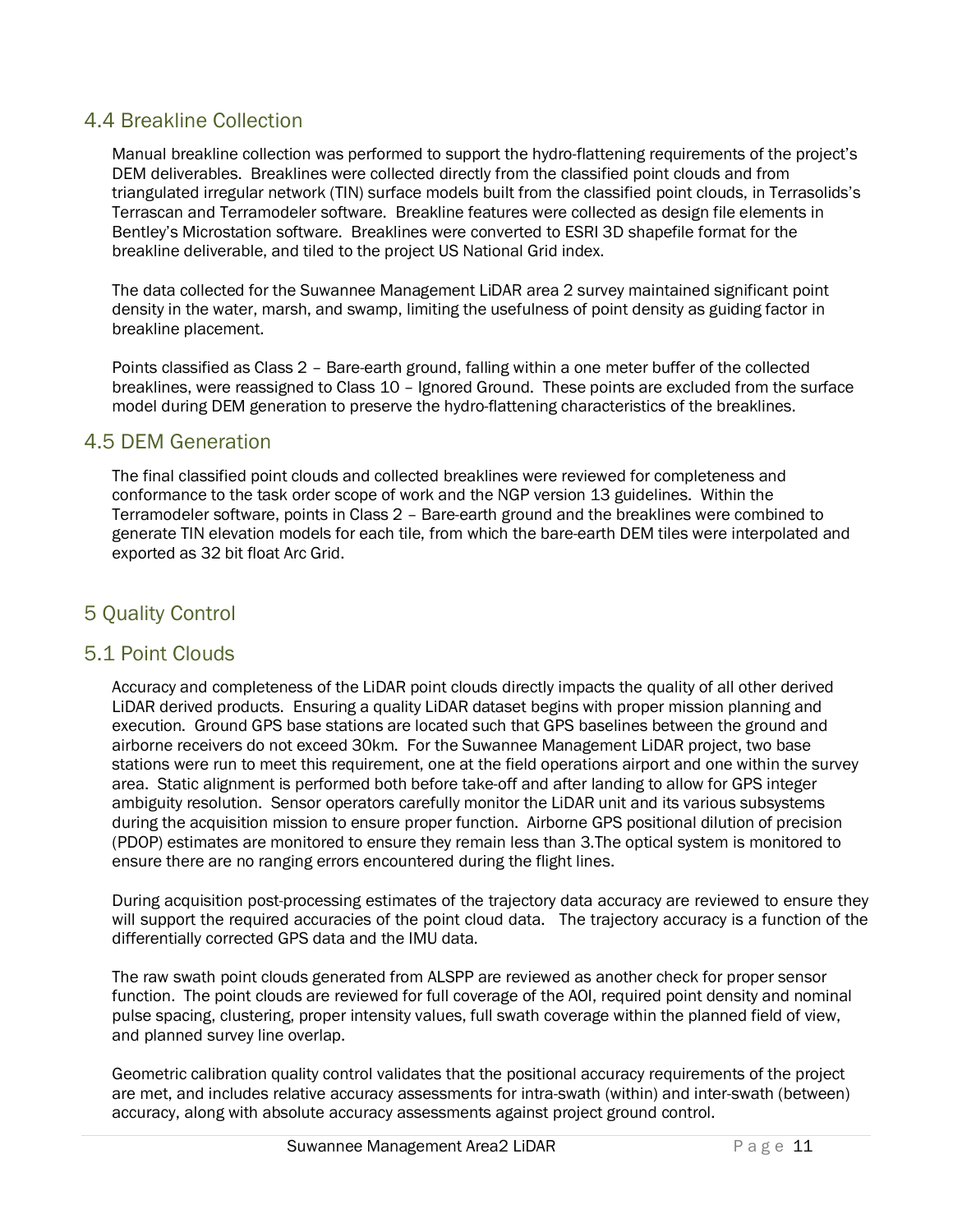Relative vertical accuracy assessments are normally made using the tie-lines generated in the Terramatch software, as these lines provide positional observations throughout the extent of individual swaths, and between neighboring swaths.

Horizontal accuracy assessments of LiDAR data require the presence of vertical targets such as buildings within in the survey area. Field check points are surveyed at the corners of the building roofs, and the surveyed locations compared to the estimated corner locations in the LiDAR point cloud. The Suwannee Management survey area did not present any accessible buildings for use as vertical targets. From the manufacturer's specifications, the estimated horizontal accuracy at one sigma, based on flying height for the project, is between 10cm and 20cm.

Absolute vertical accuracy assessments for the point cloud data are made against ground check point data. For the Suwannee Management area 2 survey, ground check point data consisted of the ground GPS base station, and real-time kinematic (RTK) GPS techniques.

Check point locations were collected at 1 – second intervals during the RTK survey. Points collected during the static pre-initialization and post-initialization were removed from the assessment so as not to bias the assessment.

Local TIN models of the elevation points are built around each ground check points. The tin model elevation is sampled at the horizontal position of the ground check point. The TIN model elevation and ground check point survey elevation values were used to calculate the fundamental vertical accuracy (FVA) of the swath point clouds as described in NDEP Elevation Guidelines Version 1. The FVA of the TIN tested RMSEz 0.144 feet and 0.285 feet at the 95% confidence level in open terrain. FVA of the DEM tested at an RMSEz of 0.118 feet and 0.232 feet at the 95% confidence level in open terrain. The full calculations for all check points can be found in Appendix B.

| <b>FVA of TIN</b> |              |  |
|-------------------|--------------|--|
| $RMSEz =$         | $0.144$ Feet |  |
| $NSSDA=$          | $0.285$ Feet |  |

FVA of DEM

| $RMSEz =$ | $0.118$ Feet |  |
|-----------|--------------|--|
| $NSSDA=$  | $0.232$ Feet |  |
|           |              |  |

The tiled point cloud products were reviewed for full coverage of the AOI and proper classification. As part of the QC process, TINs are built in the Terramodeler software for each tile using the ground class and the hydro-flattening breaklines. The TINs are reviewed for non-ground features, and edited where necessary to remove any remaining non-ground features. Points were also reviewed for absolute elevation, and points falling below the selected orthometric elevation for water were removed from the ground class.

## 5.2 Breaklines

The final breaklines in ESRI 3D shapefile format were reviewed for topological consistency and correct elevation. Breaklines features are continuous and do not have overlaps or dangles.

# 5.3 Digital Elevation Models

Digital elevation models (DEMs) were reviewed for conformance with the SOW and the NGP version 1 guidelines. DEM files were loaded in the Global Mapper software and inspected visually for edge matching between tiles, void areas within the project AOI, and proper coding of the NODATA values. DEM file naming was verified for consistency with the US National Grid tile index.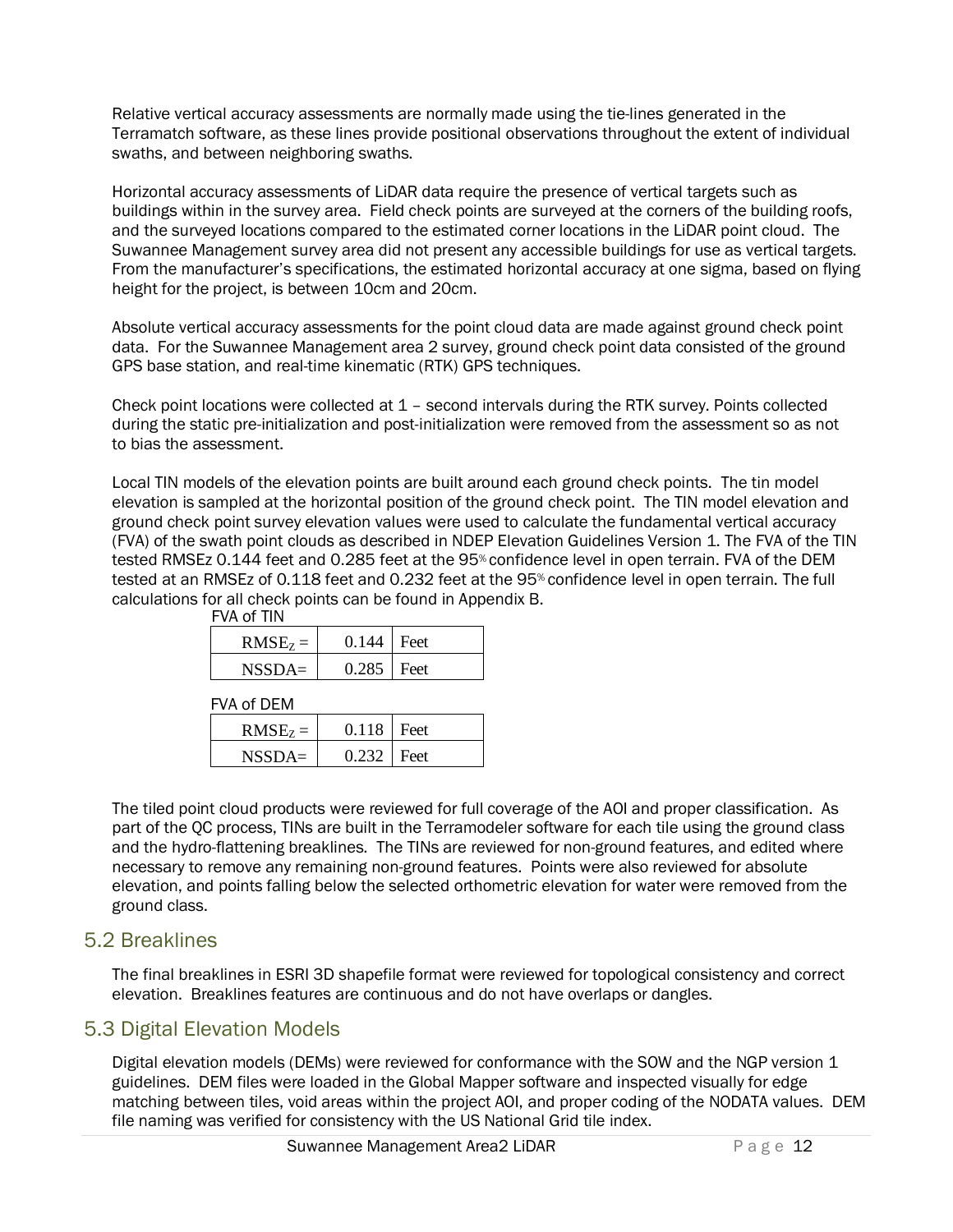Appendix A. Flight Logs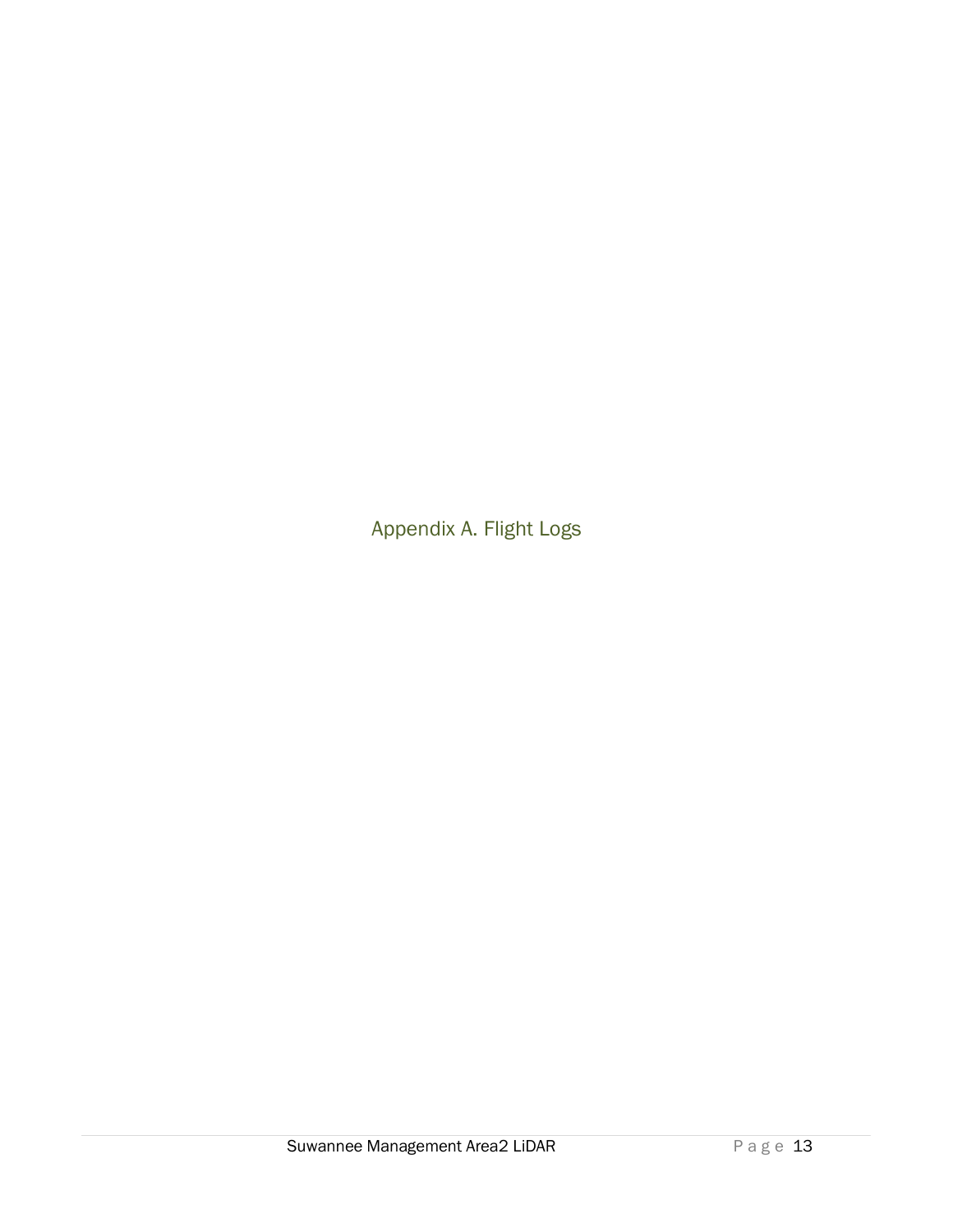|                        |                           | <b>DAS</b><br>Digital Aerod Solutions |                 |                |                                |                  |                              |                          |          |                                       |          |                          |                        |                           |               |
|------------------------|---------------------------|---------------------------------------|-----------------|----------------|--------------------------------|------------------|------------------------------|--------------------------|----------|---------------------------------------|----------|--------------------------|------------------------|---------------------------|---------------|
|                        |                           |                                       |                 |                |                                |                  |                              |                          |          |                                       |          |                          |                        |                           |               |
|                        |                           |                                       |                 |                |                                |                  |                              |                          |          |                                       |          |                          |                        |                           |               |
| ALS60 LiDAR Flight Log |                           |                                       |                 |                |                                |                  |                              |                          |          |                                       |          |                          |                        |                           |               |
|                        |                           |                                       |                 | ALS60          | N6130 090724                   |                  |                              |                          |          |                                       |          |                          | Sensor Operator/s      |                           |               |
|                        | Suwannee 2013<br>Pro jest |                                       |                 |                |                                |                  |                              |                          |          |                                       |          | $\overline{\phantom{0}}$ |                        |                           | Meagan McCall |
| Date /Julian           |                           | 1/18/2013 Lake City                   |                 |                |                                | Me m Crive M M60 | Int Time:                    | <b>TARAIRSPD(KNTS)</b>   |          |                                       |          | Base PID:                |                        | Plot/1                    |               |
| Hobbs Bid              |                           | 649.1                                 |                 |                | 6-600110120                    |                  |                              | 140                      |          |                                       |          | <b>BD2712</b>            |                        | <b>MARZ</b>               |               |
| Hobb: ST               |                           | 6449                                  |                 |                |                                | <b>LIFT A</b>    |                              | TARALT AGL (ft):         | 5,575    | $HighFBan(1)$ :<br>Block <sub>2</sub> |          | Bare Height:<br>1.500    | Alreraft<br>421C 112MJ | Airport Idnt:<br>LCQ.     |               |
| Hight Time             |                           | $+2$                                  |                 |                | $UTC \, \text{Im} \, \theta$ : |                  |                              |                          |          |                                       |          | Position Acc.            |                        |                           |               |
| Lift                   |                           | <b>Hight</b><br>Line                  | Mission Line    |                |                                | GPS Altitude:    | <b>Drection</b>              | Speed:                   | Me m on: | S/Vil:                                | PDOP     |                          |                        | Comments and Conditions : |               |
|                        |                           |                                       |                 | B <sub>z</sub> | Er.                            | ASL:             |                              | ktro                     |          |                                       |          | <b>HDOP</b>              |                        |                           |               |
|                        |                           |                                       |                 |                |                                |                  | $\qquad \qquad \blacksquare$ | $\overline{\phantom{0}}$ | 135      |                                       |          |                          |                        | Static Alignment          |               |
|                        |                           | 145                                   | 130119_011354   | 1:13           | 1:17                           | 5,615            | 0                            | 139                      | 134      | 17                                    | 1.1      | 0.6                      |                        | CLEAR                     |               |
|                        |                           | 146                                   | 1301190112142   | 121            | 125                            | 5.700            | 180                          | 143                      | 133      | 15                                    | 12       | 0.7                      |                        | CLEAR                     |               |
|                        |                           | 147                                   | 130119_012911   | 129            | 1.32                           | 5,600            | $\Box$                       | 139                      | 132      | 17                                    | 12       | 0.7                      |                        | CLEAR                     |               |
|                        |                           | 148                                   | 130119_013633   | 136            | 1:40                           | 5,600            | 180                          | 138                      | 131      | 18                                    | 1        | <b>D.6</b>               |                        | CLEAR                     |               |
|                        |                           | 149                                   | 13011901402     | 1:44           | 1:47                           | 5,595            | 0                            | 139                      | 130      | 17                                    | 1.1      | 0.6                      |                        | CLEAR                     |               |
|                        |                           | 150                                   | 130119 015111   | 151            | 1.55                           | 5,600            | 180                          | 138                      | 129      | 17                                    | 12       | 0.7                      |                        | CLEAR                     |               |
|                        |                           | 151                                   | 130119 015923   | 159            | 213                            | 5,591            | $\Box$                       | 142                      | 128      | 17                                    | 1,3      | 0.7                      |                        | CLEAR                     |               |
|                        |                           | 152                                   | 130119020755    | 207            | 2:13                           | 5,614            | 180                          | 131                      | 127      | 18                                    | 1.1      | O.6                      |                        | CLEAR                     |               |
|                        |                           | 153                                   | 130119_021654   | 2:16           | 221                            | 5,621            | $\Box$                       | 144                      | 125      | 18                                    | 12       | 0.6                      |                        | CLEAR                     |               |
|                        |                           | 154                                   | 130119022542    | 225            | 250                            | 5.621            | 180                          | 135                      | 124      | 18                                    | 12       | O.6                      |                        | CLEAR                     |               |
|                        |                           | 155                                   | 130119 023441   | 234            | 2.39                           | 5,630            | $\Box$                       | 149                      | 123      | 18                                    | 1,3      | <b>D.6</b>               |                        | CLEAR                     |               |
|                        |                           | 156                                   | 130119_024657   | 2:46           | 2.52                           | 5,639            | 180                          | 133                      | 121      | 18                                    | 1.3      | O.6                      |                        | CLEAR                     |               |
|                        |                           | 157                                   | 130119025708    | 257            | 3112                           | 5,630            | $\Box$                       | 149                      | 120      | 18                                    | 1.3      | O.6                      |                        | CLEAR                     |               |
|                        |                           | 158                                   | 130119_030651   | 306            | 3:12                           | 5,636            | 180                          | 129                      | 118      | 18                                    | 1.3      | 0.6                      |                        | CLEAR                     |               |
|                        |                           | 159                                   | 130119 031624   | 3:16           | 322                            | 5,630            | $\Box$                       | 145                      | 117      | 20                                    | 1.1      | <b>D.6</b>               |                        | CLEAR                     |               |
|                        |                           | 160                                   | 130119_032616   | 326            | 3.32                           | 5,638            | 180                          | 130                      | 115      | 19                                    | 12       | D.6                      |                        | CLEAR                     |               |
|                        |                           | 161                                   | 130119033556    | 335            | 3:41                           | 5,629            | $\Box$                       | 145                      | 114      | 19                                    | 12       | 0.6                      |                        | CLEAR                     |               |
|                        |                           | 162                                   | 130.119 03 1553 | 3:45           | 3.52                           | 5,642            | 180                          | 130                      | 112      | 20                                    | 1.1      | O.6                      |                        | CLEAR                     |               |
|                        |                           | 163                                   | 130119103603    | 356            | 4 01                           | 5,638            | $\Box$                       | 146                      | 111      | 20                                    | 1.1      | O,6                      |                        | CLEAR                     |               |
|                        |                           | 164                                   | 130119 040603   | 406            | 4:12                           | 5,657            | 180                          | 125                      | 109      | 20                                    | 1.1      | O.6                      |                        | CLEAR                     |               |
|                        |                           | 165                                   | 130119041553    | 4:15           | $+21$                          | 5,642            | $\Box$                       | 144                      | 108      | 21                                    | $1 \Box$ | O.S                      |                        | CLEAR                     |               |
|                        |                           | 166                                   | 130119_042534   | 425            | 4.32                           | 5,647            | 180                          | 128                      | 1D6      | 21                                    | $1 \pi$  | 0.5                      |                        | CLEAR                     |               |
|                        |                           | 167                                   | 130119 043643   | 435            | 4:42                           | 5,644            | $\Box$                       | 146                      | 105      | 18                                    | 1.1      | 0.6                      |                        | CLEAR                     |               |
|                        |                           | 177                                   | 130119_044817   | 4:48           | 453                            | 5671             | 270                          | 140                      | 103      | 17                                    | 12       | O.6                      |                        | <b>I STRP</b>             |               |
|                        |                           | 177                                   | 130119 015836   | 458            | 51B                            | 5667             | 90                           | 131                      | 102      | 18                                    | 1.1      | 0.6                      |                        | <b>I STRP</b>             |               |

| DAS<br>Digital Aeros Solutions |                        |                 |                   |              |                             |                 |               |                           |        |           |                    |                     |                  |                          |  |
|--------------------------------|------------------------|-----------------|-------------------|--------------|-----------------------------|-----------------|---------------|---------------------------|--------|-----------|--------------------|---------------------|------------------|--------------------------|--|
|                                |                        |                 |                   |              |                             |                 |               |                           |        |           |                    |                     |                  |                          |  |
|                                | ALS60 LiDAR Flight Log |                 |                   |              |                             |                 |               |                           |        |           |                    |                     |                  |                          |  |
| Project.<br>Suwannee 2013      |                        |                 | ALS60             | N6130 090724 |                             |                 |               |                           |        |           | Sensor Operator/s  |                     |                  |                          |  |
|                                |                        |                 |                   |              |                             |                 |               |                           |        | ٠         |                    | Beirth Eulha-Ze     |                  |                          |  |
| Date / Julian                  |                        |                 | 1/19/13 Lake City |              |                             | Mem Drive M M60 |               | Int Time: TARAIRSPD(KNTS) |        | Base PID: | <b>Plot's</b>      |                     |                  |                          |  |
| Hobbs Bid                      |                        | 651.3           |                   |              |                             | 6-600110120     |               | 140                       |        |           |                    | BD 2712             |                  | <b>MARZ</b>              |  |
| Hobb: ST                       |                        | 649.1           |                   |              |                             | LIFT A          |               | TARALT AGL (ft):          |        |           | Flight Plan(1):    | <b>Bare Height:</b> | Alreraft         | Airport Idnt:            |  |
| Flight Time                    |                        | 22              |                   |              |                             |                 |               | 5,575                     |        |           | Block <sub>2</sub> | 1500                | 421C 112MJ       | <b>LCQ</b>               |  |
|                                |                        | <b>Hight</b>    | Mission Line      |              | UTC time:<br>B <sub>2</sub> |                 | GPS Altitude: | <b>Drection</b>           | Speed: |           | S/Vil:             |                     | Position Acc.    | Comments and Conditions: |  |
| Lift                           |                        | Line            |                   |              |                             | Es.             | ASL:          |                           | ktr:   | Me mony   |                    | PDOP                | <b>HDOP</b>      |                          |  |
|                                |                        |                 |                   |              |                             | ٠               | ٠             | ٠                         | 102    |           |                    |                     | Static Alignment |                          |  |
|                                |                        | 168             | 130119_154113     | 15:41        | 15:46                       | 5,578           | п             | 136                       | 100    | 15        | 1.1                | 0.7                 |                  | CLEAR                    |  |
|                                |                        | 169             | 130119_155120     | 15:51        | 15.56                       | 5,594           | 180           | 143                       | 99     | 14        | 12                 | 0.7                 |                  | CLEAR                    |  |
|                                |                        | 17 <sub>0</sub> | 130119 160112     | 16:01        | 16 116                      | 5,584           | п             | 141                       | 98     | 15        | 12                 | 0.7                 |                  | CLEAR                    |  |
|                                |                        | 171             | 130119_161049     | 16:10        | 16:16                       | 5,570           | 180           | 142                       | 96     | 14        | 1.5                | 0.9                 |                  | CLEAR                    |  |
|                                |                        | 172             | 130119 162021     | 16:20        | 16.25                       | 5,594           | о             | 141                       | 96     | 14        | 1.5                | 09                  |                  | CLEAR                    |  |
|                                |                        | 173             | 130119_163017     | 16:30        | 16.35                       | 5,598           | 180           | 141                       | 94     | 14        | 13                 | 0.8                 |                  | CLEAR                    |  |
|                                |                        | 174             | 130119_164007     | 16:40        | 16:45                       | 5,534           | о             | 140                       | 92     | 15        | 1,3                | 0.3                 |                  | CLEAR                    |  |
|                                |                        | 175             | 130119_164956     | 16:49        | 16.55                       | 5,596           | 180           | 141                       | 91     | 15        | 1,3                | 0.3                 |                  | CLEAR                    |  |
|                                |                        | 176             | 130119 170644     | 17:D6        | 17:10                       | 5,602           | п             | 141                       | 90     | 16        | 12                 | 0.7                 |                  | CLEAR                    |  |
|                                |                        | 177             | 130119_171545     | 17:15        | 17:18                       | 5,606           | 270           | 134                       | 89     | 16        | 1.3                | 0.7                 |                  | <b>I STRIP</b>           |  |
|                                |                        | 177             | 130119 172225     | 17:22        | 17 26                       | 5,600           | 90            | 145                       | 88     | 17        | 1.1                | 0.6                 |                  | <b>I</b> STRIP           |  |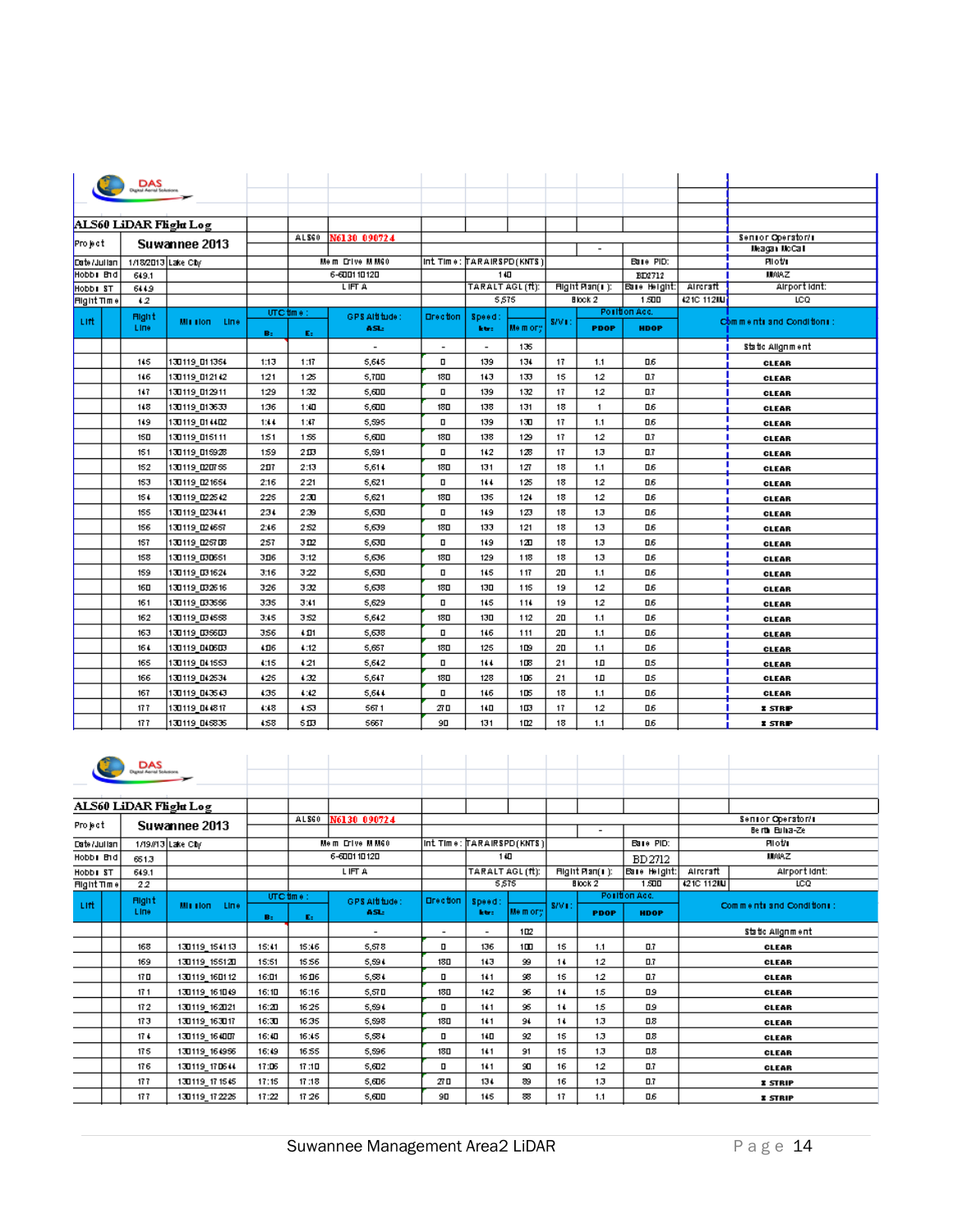Appendix B. Vertical Accuracy Calculations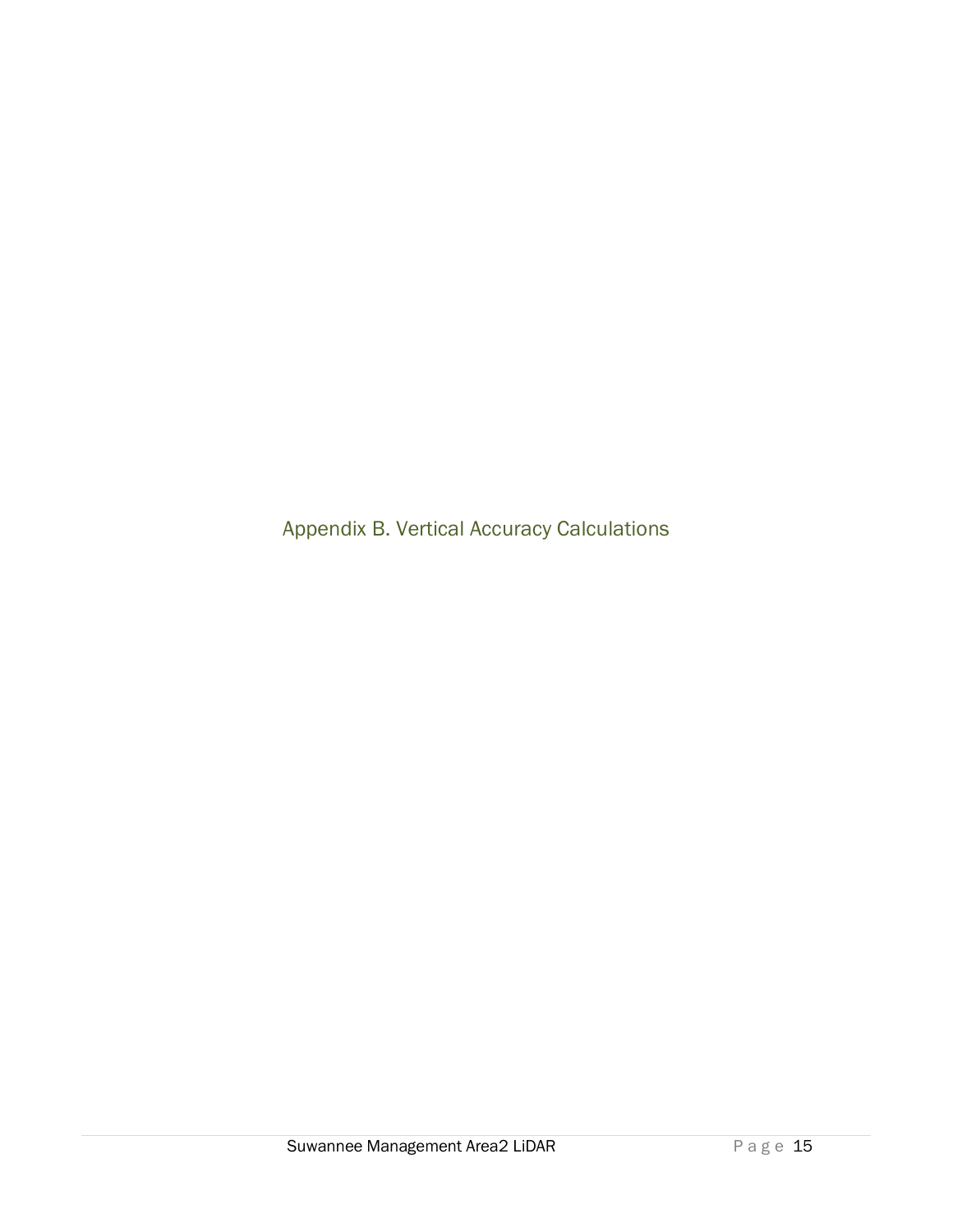## **DEM FVA Report**

LandCover Type: Bare Earth Minimum DZ: -0.101 Maximum DZ: 0.206 Mean DZ: 0 Mean Magnitude DZ: 0.600 Number Observations: 6 Standard Deviation DZ: 0.13 RMSE Z: 0.154 95% Confidence Level Z: 0.301 Units: Feet

# **TIN FVA Report**

LandCover Type: Bare Earth Minimum DZ: -0.147 Maximum DZ: 0.249 Mean DZ: 0.026 Mean Magnitude DZ: 0.629 Number Observations: 6 Standard Deviation DZ: 0.157 RMSE Z: 0.177 95% Confidence Level Z: 0.347 Units: Feet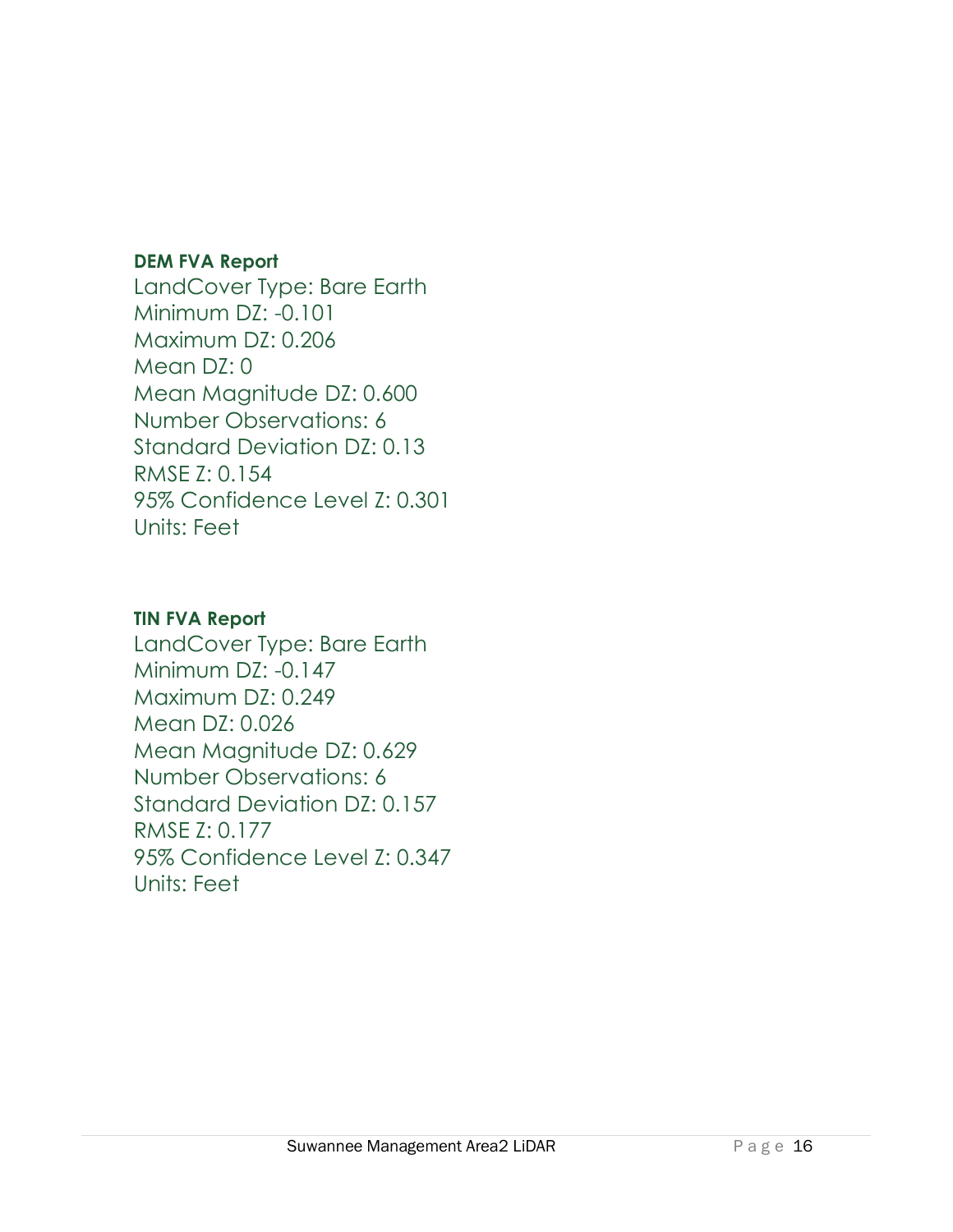## **DEM Urban SVA Report**

LandCover Type: Urban SVA Minimum DZ: -0.141 Maximum DZ: 0.157 Mean DZ: 0.045 Mean Magnitude DZ: 0.574 Number Observations: 5 Standard Deviation DZ: 0.114 RMSE Z: 0.111 95th Percentile: 0.154 Units: Feet

## **TIN Urban SVA Report**

LandCover Type: Urban SVA Minimum DZ: -0.137 Maximum DZ: 0.160 Mean DZ: 0.049 Mean Magnitude DZ: 0.59 Number Observations: 5 Standard Deviation DZ: 0.121 RMSE Z: 0.118 95th Percentile: 0.154 Units: Feet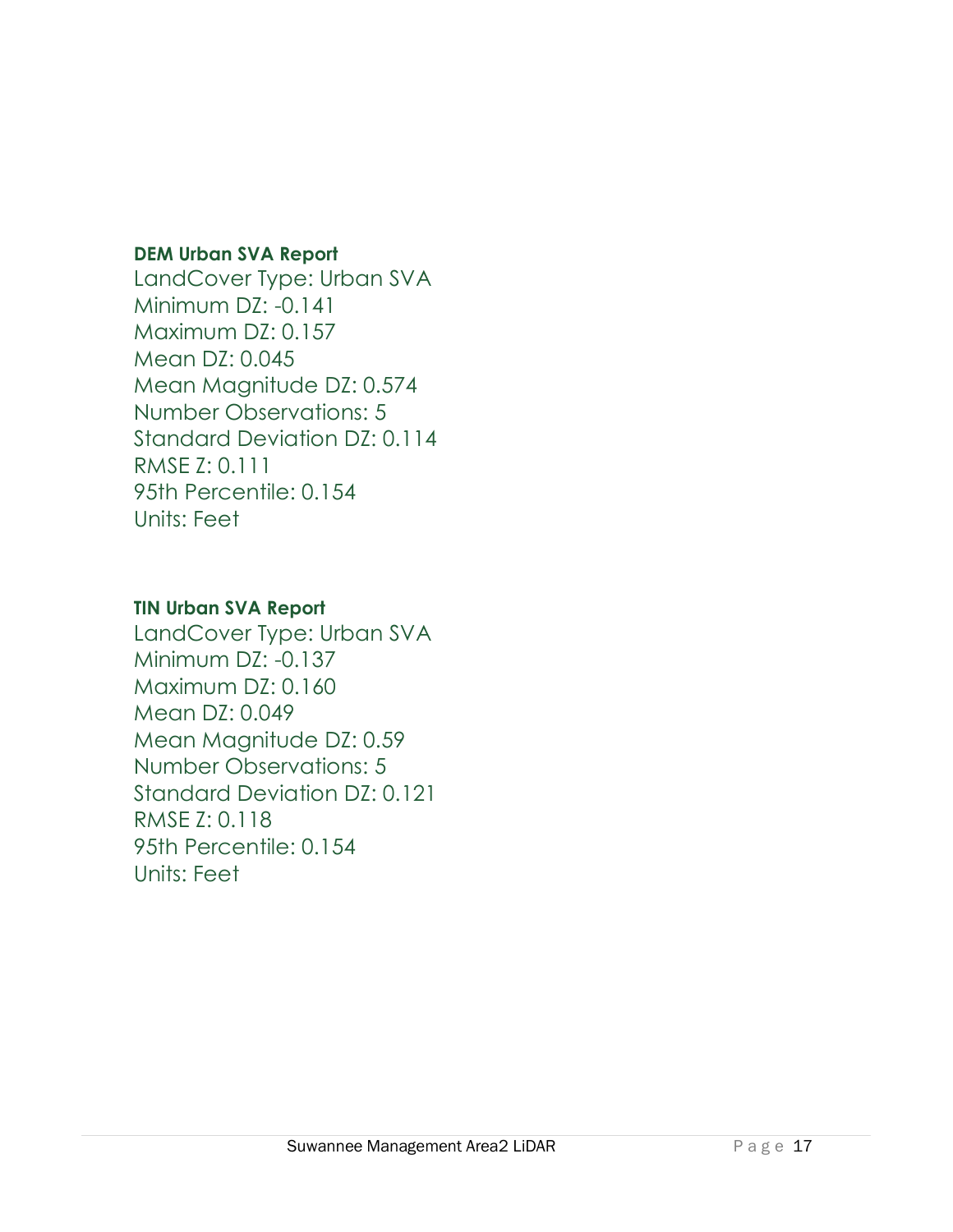## **DEM Tallweeds SVA Report**

LandCover Type: Tallweeds SVA Minimum DZ: 0.049 Maximum DZ: 0.308 Mean DZ: 0.226 Mean Magnitude DZ: 0.859 Number Observations: 6 Standard Deviation DZ: 0.108 RMSE Z: 0.246 95th Percentile: 0.308 Units: Feet

## **TIN Tallweeds SVA Report**

LandCover Type: Tallweeds SVA Minimum DZ: 0.118 Maximum DZ: 0.314 Mean DZ: 0.219 Mean Magnitude DZ: 0.849 Number Observations: 6 Standard Deviation DZ: 0.088 RMSE Z: 0.236 95th Percentile: 0.314 Units: Feet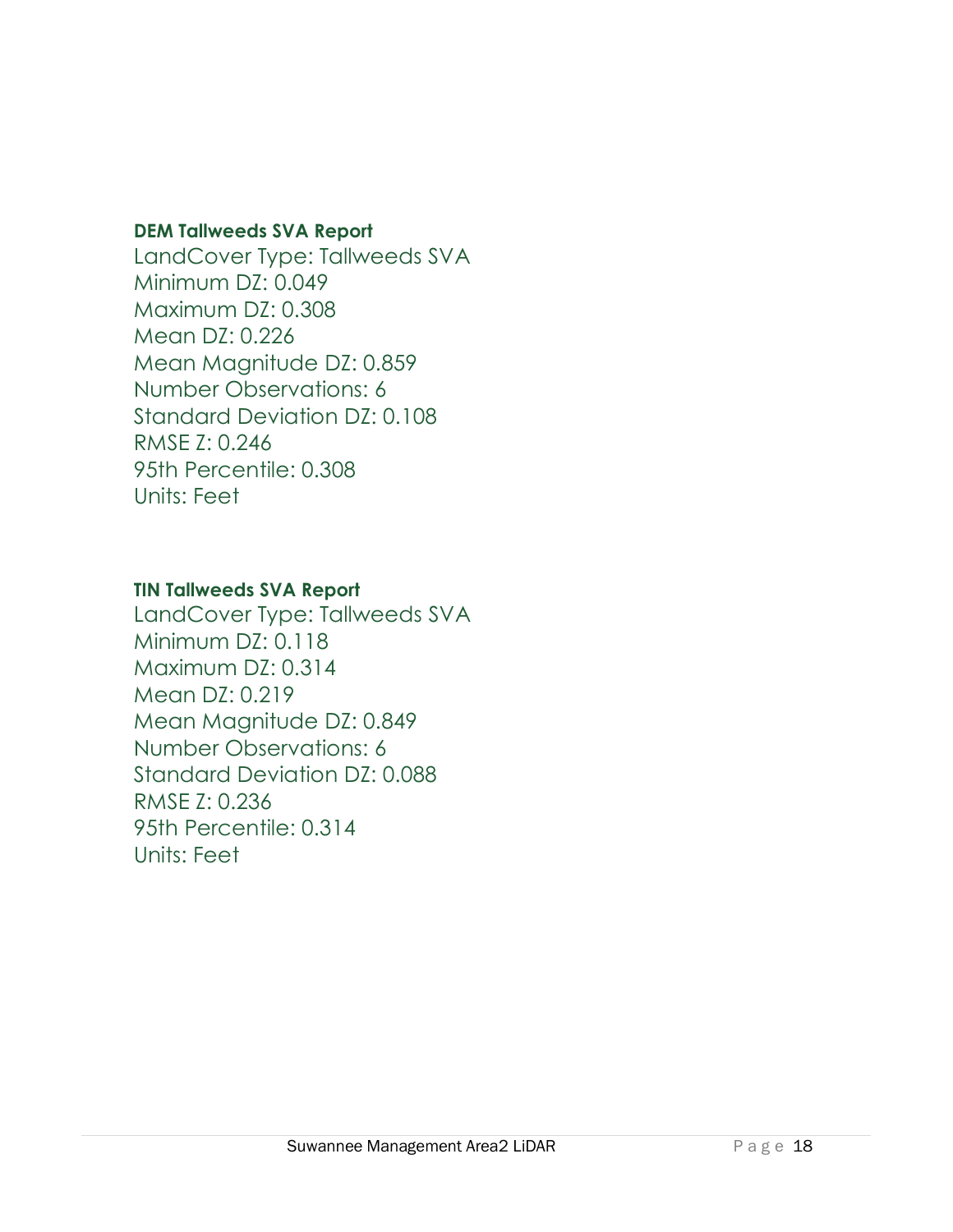## **DEM Brushland SVA Report**

LandCover Type: Brushland SVA Minimum DZ: -0.095 Maximum DZ: 0.416 Mean DZ: 0.164 Mean Magnitude DZ: 0.807 Number Observations: 6 Standard Deviation D7: 0.206 RMSE Z: 0.252 95th Percentile: 0.413 Units: Feet

## **TIN Brushland SVA Report**

LandCover Type: Brushland SVA Minimum DZ: -0.059 Maximum DZ: 0.364 Mean DZ: 0.150 Mean Magnitude DZ: 0.748 Number Observations: 6 Standard Deviation DZ: 0.170 RMSE Z: 0.216 95th Percentile: 0.357 Units: Feet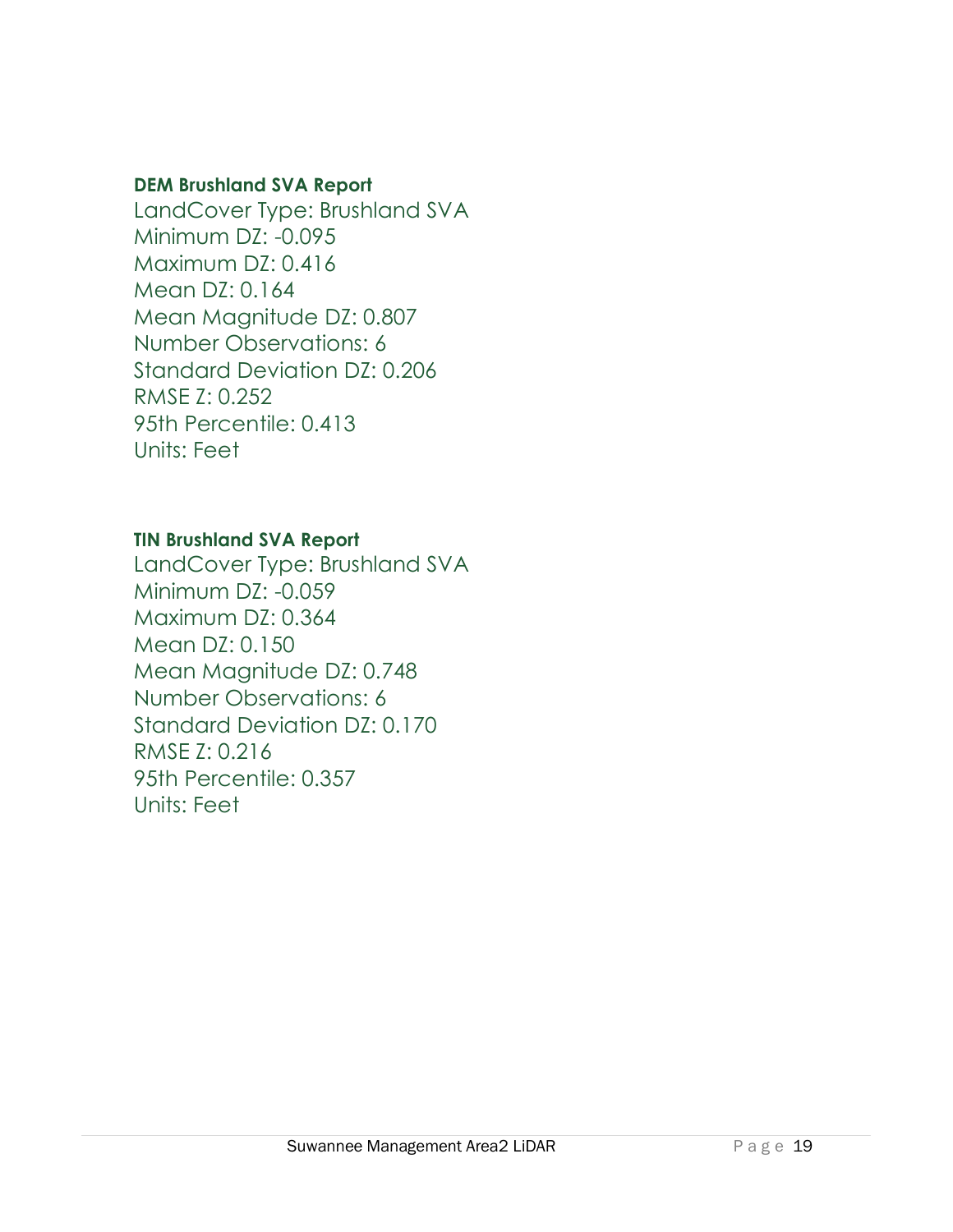## **DEM Forested SVA Report**

LandCover Type: Forested SVA Minimum DZ: -0.042 Maximum DZ: 0.925 Mean DZ: 0.380 Mean Magnitude DZ: 1.13 Number Observations: 6 Standard Deviation D7: 0.331 RMSE Z: 0.488 95th Percentile: 0.823 Units: Feet

## **TIN Forested SVA Report**

LandCover Type: Forested SVA Minimum DZ: 0.101 Maximum DZ: 0.948 Mean DZ: 0.423 Mean Magnitude DZ: 1.177 Number Observations: 6 Standard Deviation DZ: 0.301 RMSE Z: 0.505 95th Percentile: 0.853 Units: Feet